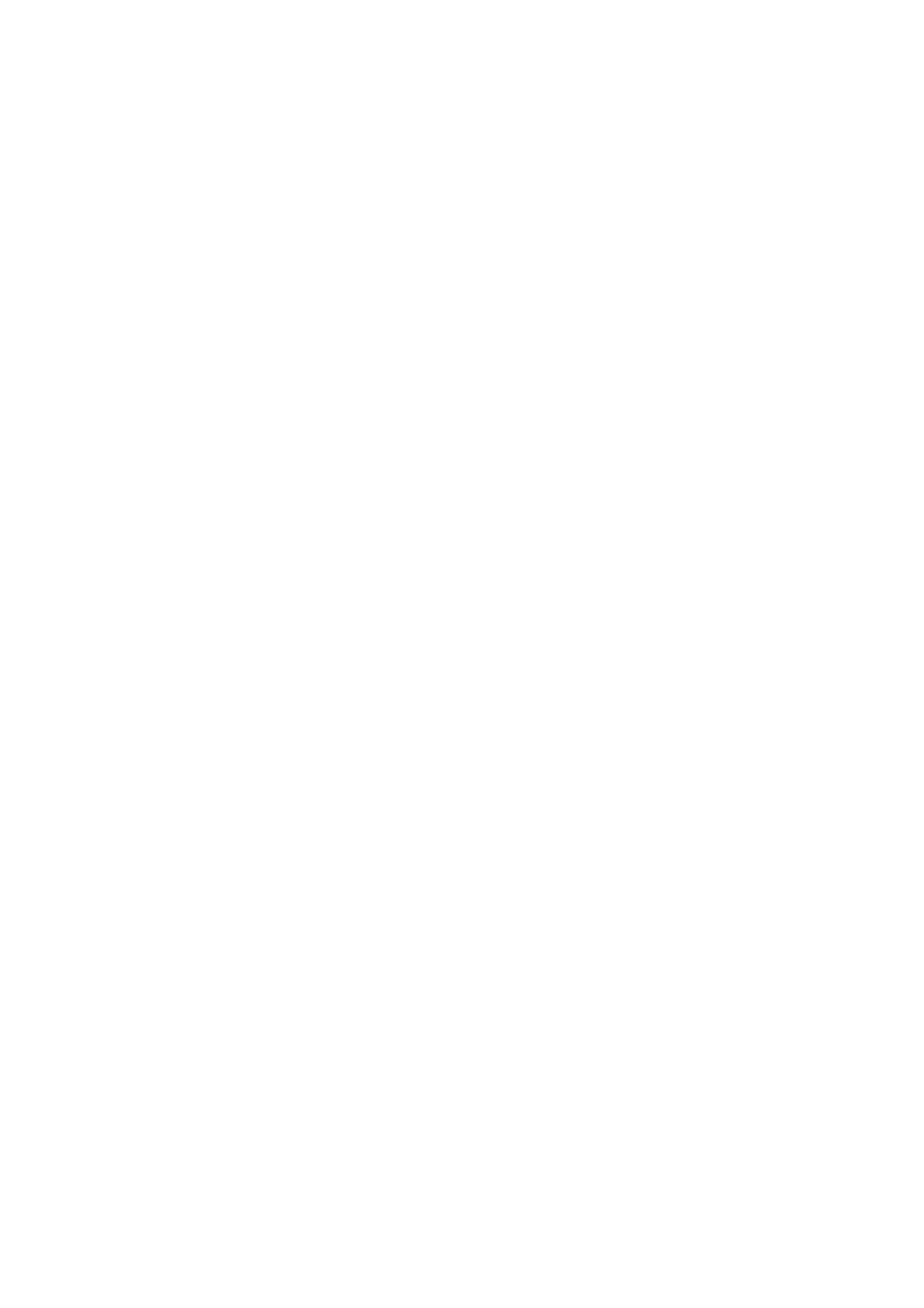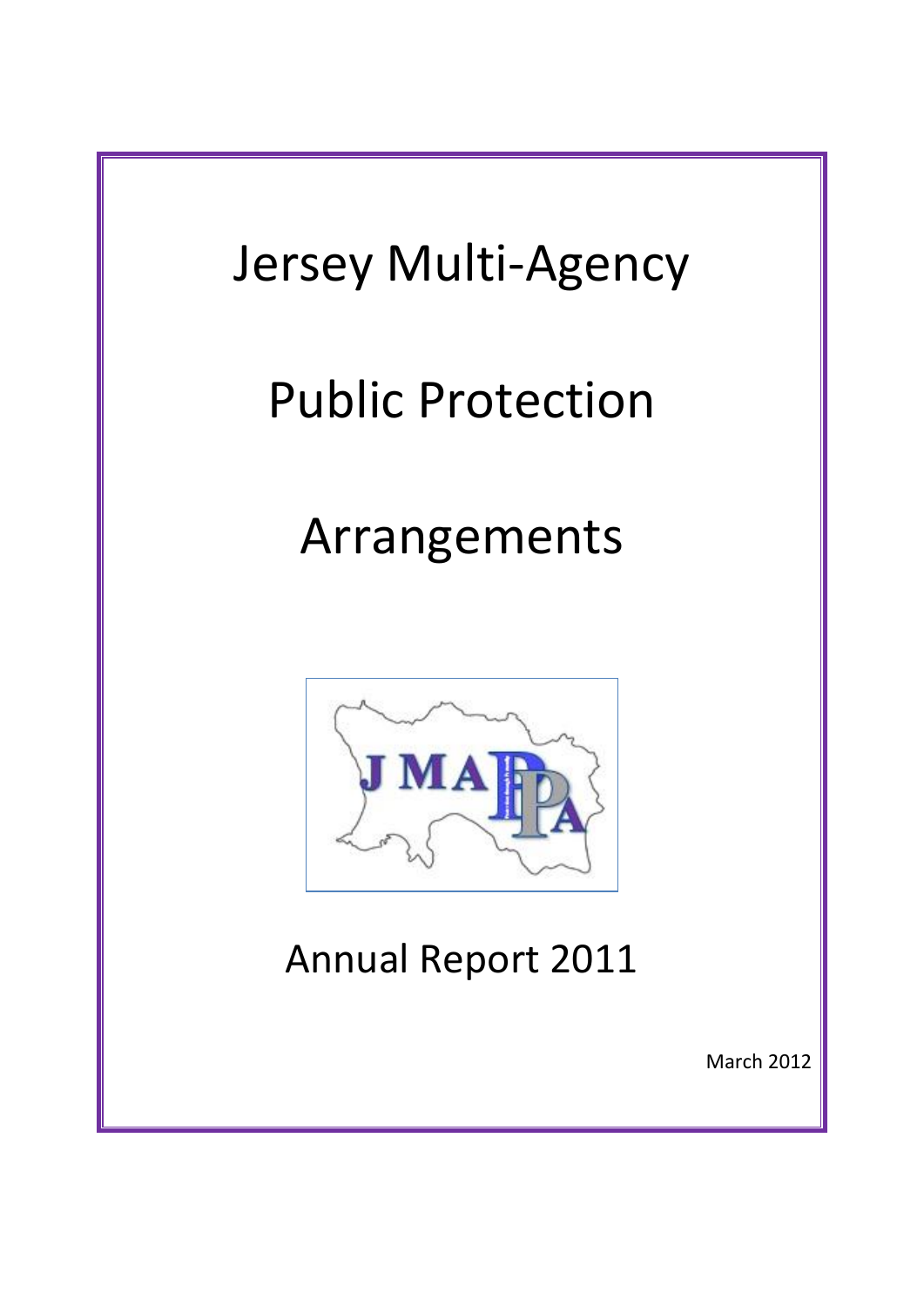

## **JMAPPA Annual Report 2011**

#### **What is JMAPPA?**

Jersey's Multi-Agency Public Protection Arrangements (JMAPPA) were implemented in 2011 when the Sex Offenders (Jersey) Law 2010 came into force. In pursuance of Article 28 of that law, arrangements to assess and manage sexual, violent and dangerous offenders, together with potentially dangerous persons were made. The purpose of JMAPPA is to protect the public by reducing the offending behaviour of sexual and violent offenders.

These arrangements were made with the agreement of the Ministers of the departments as detailed in Article 28 of the Sex Offenders (Jersey) Law 2010, and with the cooperation of 'Office Holders', departments who have a 'Duty to Cooperate' and 'Interested Parties' as detailed in the aforementioned law.

The Office Holders are the Chief of Police, Chief Probation Officer, Prison Governor and the Chief Officer of Customs and Immigration. The Ministers of the departments who are identified as agencies who have a 'Duty to Cooperate' are Home Affairs, Housing, Health and Social Services, Education, Sport and Culture, Social Security. 'Interested Parties' includes, but is not restricted to, the Connétables, Comité des Chefs de Police, together with organisations that provide rented housing accommodation, accommodation for the homeless, support for children in need or at risk, for victims of domestic and sexual violence.

JMAPPA is not a statutory body, rather it is a mechanism through which agencies can, in a coordinated manner, discharge their statutory responsibilities and wider obligations with reference to protecting the public.

The JMAPPA Guidelines were premised on the MAPPA Guidance 3.0 which is applied in England and Wales. This was a considered decision due to the research and developments of best practice, which can be utilised in Jersey even though there are significant legislative differences.

The JMAPPA process is overseen by the Strategic Management Board (SMB) which consists of Chief Officers from the Police, Prison and Probation Services, Customs and Immigration, Social Security, Housing and Education Departments together with the Community and Social Services Departments.

At the beginning of November, an independent Review of JMAPPA and its processes and procedures was undertaken by Tim Beach. Mr Beach's experience as an Independent Chair of Children Safeguarding Board in London, Member of London Safeguarding Board, (representing Chairs) and as an Independent Serious Case Review Report Writer for East of England for Multi-Agency Public Protection Arrangements (MAPPA), meant that his expertise and knowledge were wholly relevant to undertaking this review.

The overall result of this review was that even though JMAPPA is in the early stages of development, there has been significant progress in how the island's agencies work together to manage those people identified as a risk to the public.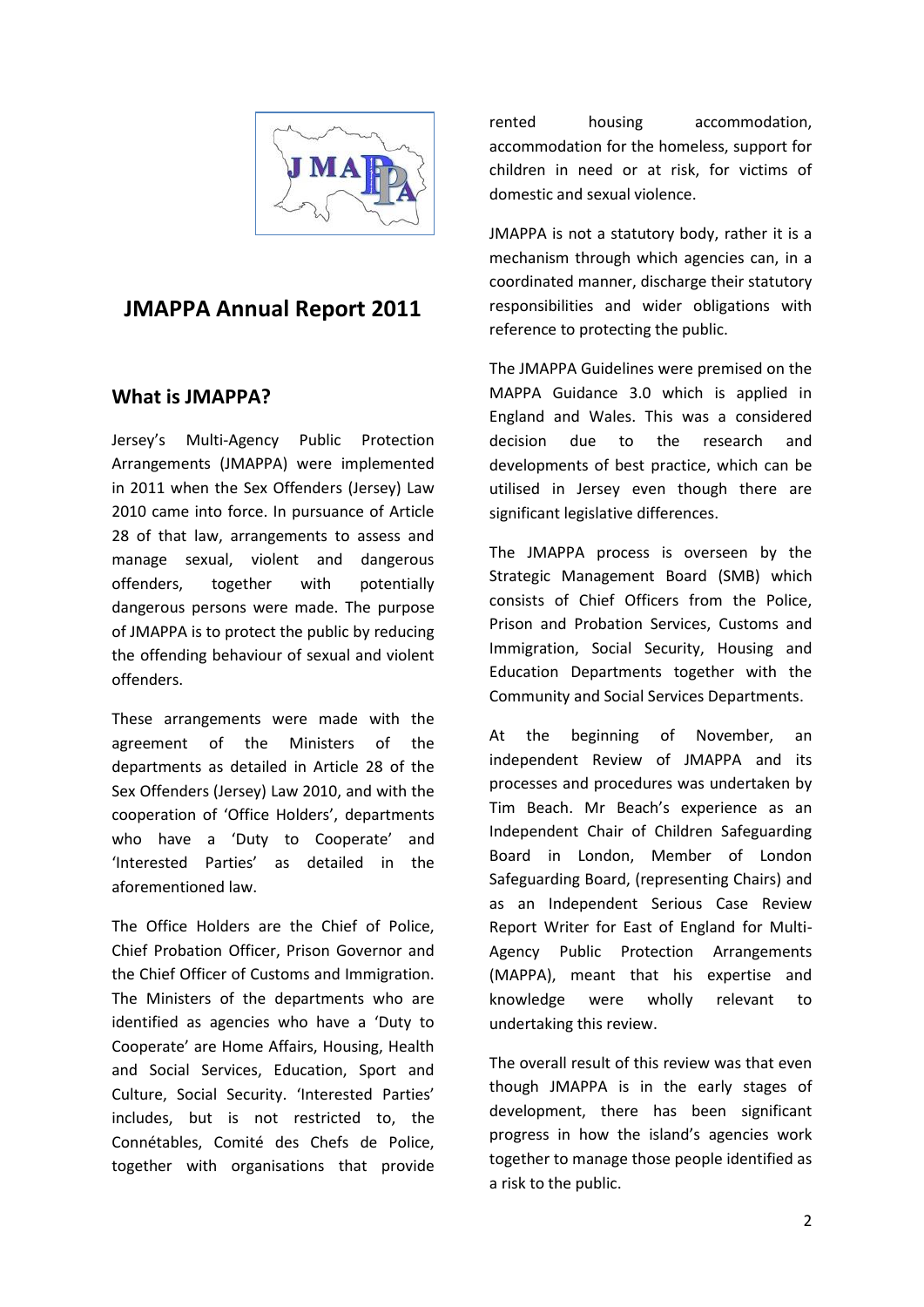#### **How JMAPPA works**

JMAPPA-eligible offenders are identified and information about them is shared by the agencies in order to inform the risk assessments and risk management plans of those managing or supervising them.

There are four categories of JMAPPA-eligible offenders:

**Category 1 Offenders:** Registered Sex **Offenders** 

This Category includes offenders convicted of a relevant offence as defined in Article 2 of the Sex Offenders (Jersey) Law 2010 and those required to comply with the notification requirements under Articles 13 and 14 of this Law.

**Category 2 Offenders:** Violent and Other Sexual Offenders

This Category includes:

- Offenders who have been sentenced to 12 months custody or more
- A small number of offenders, where the sexual offence itself does not attract registration or where the sentence does not pass the threshold for registration

#### **Category 3 Offenders:**

This category is comprised of offenders, not in either Category 1 or 2, but who are considered by the referring agency to pose a risk of serious harm to the public which requires active inter-agency management.

To register a Category 3 offender, the referring agency must satisfy the Co-ordinator that:

1. the person has committed an offence which indicates that they are capable of causing serious harm to the public; and

2. reasonable consideration has indicated that the offender may cause serious harm to the public, which requires a multi-agency approach at level 2 or 3 to manage the risks

The offence may have been committed in any geographical location, which means that offenders convicted abroad could qualify.

Any agency can identify an offender who may qualify for Category 3.

#### **Category - Potentially Dangerous Persons (PDPs):**

Association of Chief Police Officers (2007) *- Guidance on Protecting the Public: Managing Sexual and Violent Offenders* defines a PDP as:

" **….**a person who has not been convicted of, or cautioned for, any offence placing them in one of the three JMAPPA categories (see above), but whose behaviour gives reasonable grounds for believing that there is a present likelihood of them committing an offence or offences that will cause serious harm"

Serious harm can be defined as an event, which is life threatening and/or traumatic, from which recovery, whether physical or psychological, can be expected to be difficult or impossible. Risk of serious harm is the likelihood of this event happening. It should be recognised that the risk of serious harm is a dynamic concept and should be kept under regular review.

#### **Management Levels**

There are three management levels intended to ensure that resources are focused upon the cases where they are most needed; generally those involving the higher risks of serious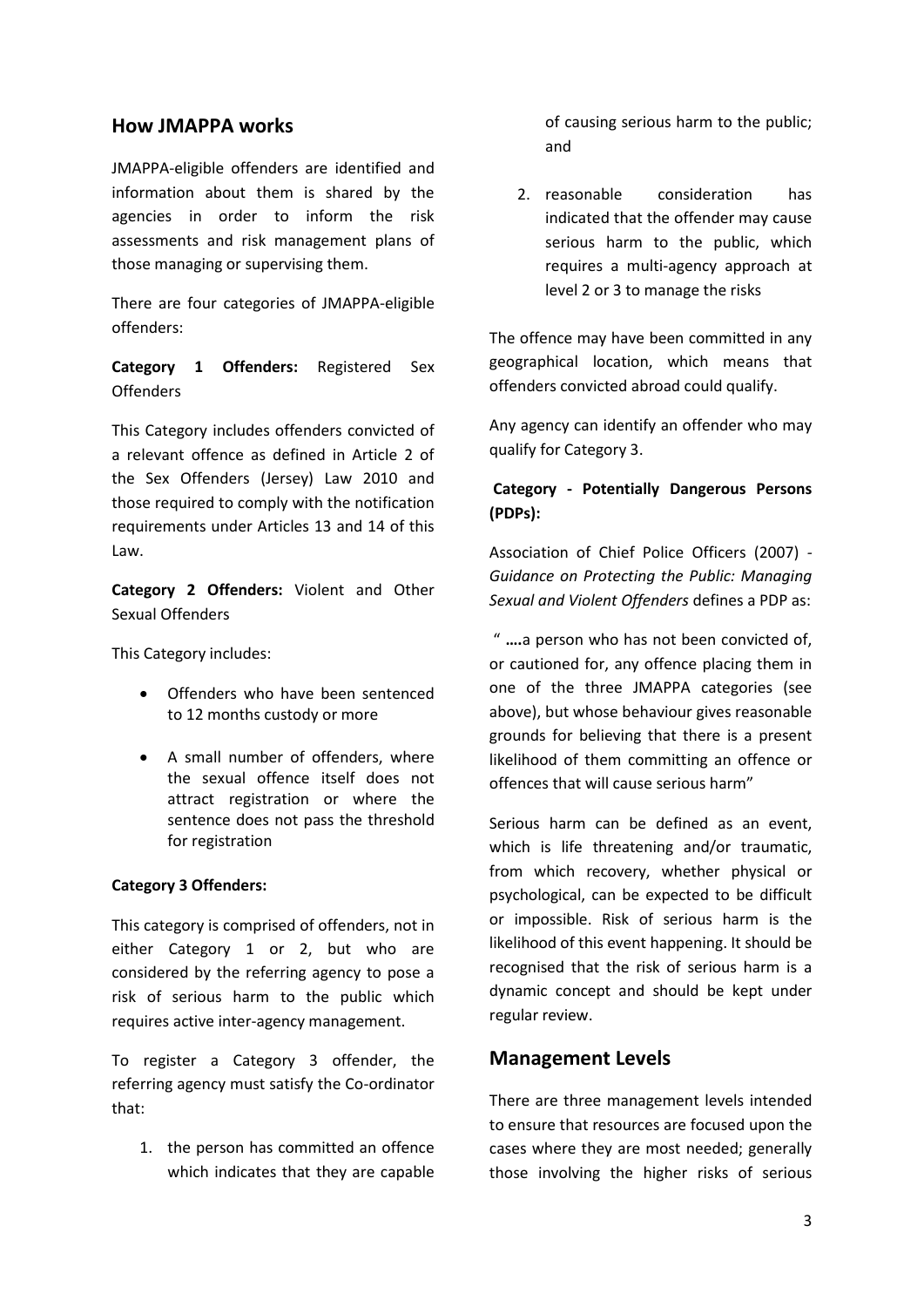harm. **Level 1** involves single agency management (i.e. no JMAPPA meetings or resources); **Level 2** is where the active involvement of more than one agency is required to manage the offender but the risk management plans do not require the attendance and commitment of resources at a senior level. Where senior management oversight or an exceptional amount of resource is required, the case would be managed at **Level 3**.

#### **JMAPPA Data**







The number of JMAPPA subjects dealt with by the JMAPPA process throughout 2011 = 71.

Reoffending by JMAPPA subjects in 2011 who are in the JMAPPA Process:

67 (94.6%) JMAPPA subjects out of 71 dealt with via JMAPPA have not been convicted for further offending.

None of the convictions for offences committed by JMAPPA individuals during 2011, fell within the criteria for a Serious Further Offence as detailed in the MAPPA Guidance 2009, Version 3.0. They related mainly to offences of indecent exposure and assaults by three JMAPPA individuals.

With regards to the monitoring of offenders under the Sex Offenders (Jersey) Law 2010, one JMAPPA subject has been convicted of a breach of a Restraining Order in that there was contact with named persons. Another JMAPPA subject who has been convicted for other offences (as above) has also been convicted for a breach of the Notification requirements, in that he failed to provide the Police with details of his address.

#### **JMAPPA Quality Assurance Review**

The JMAPPA SMB had always planned to complete an independent review of its first year in operation and to achieve this by the end of 2011 was a significant achievement. The review author spent a full week in Jersey and engaged with all JMAPPA agencies, and attended a number of JMAPPA meetings with the full co-operation of the SMB and its officers.

Undertaking a review of the JMAPPA process prior to its first anniversary, highlights the importance that is placed upon ensuring that quality and effectiveness are attained and maintained by JMAPPA.